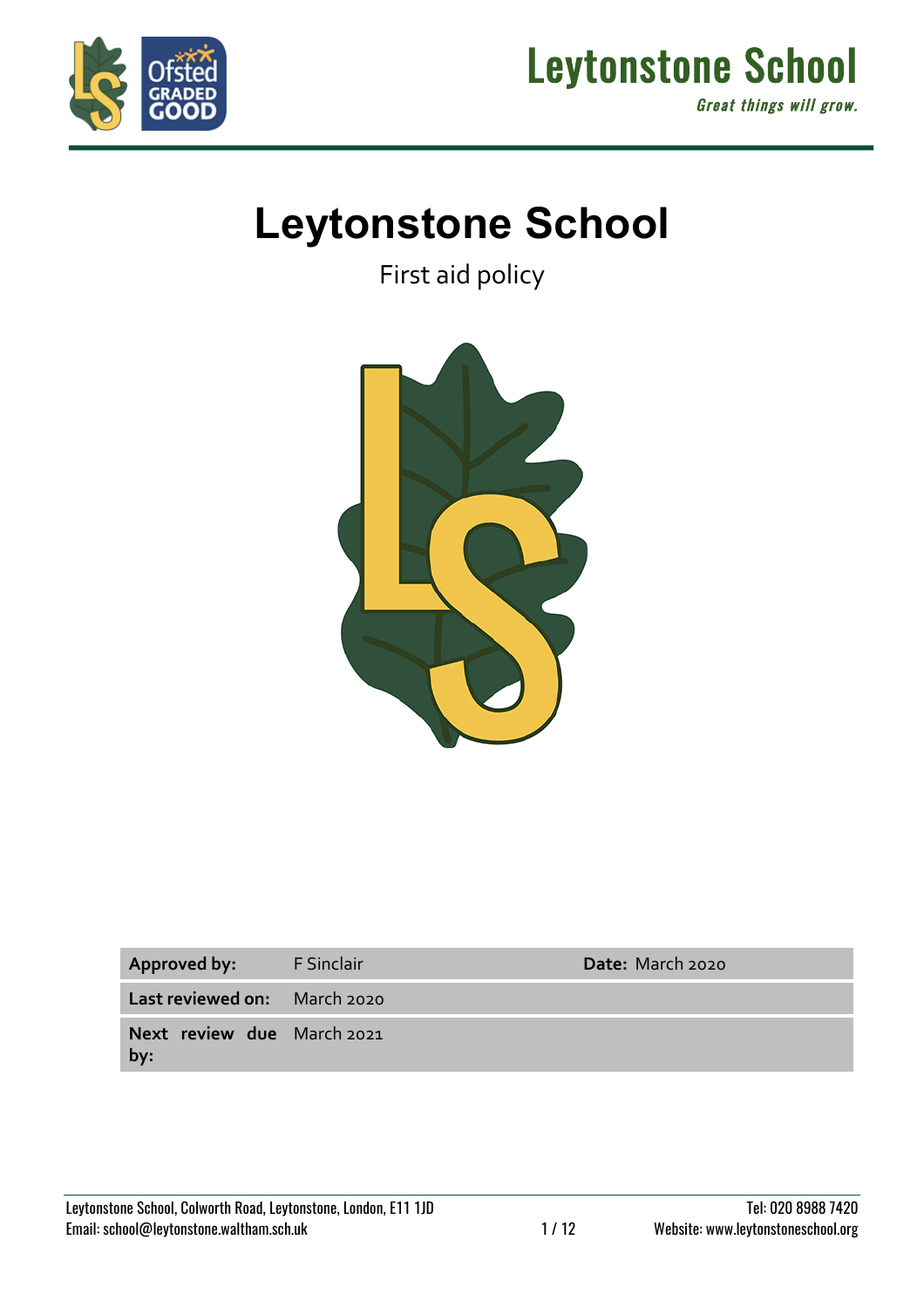## Contents

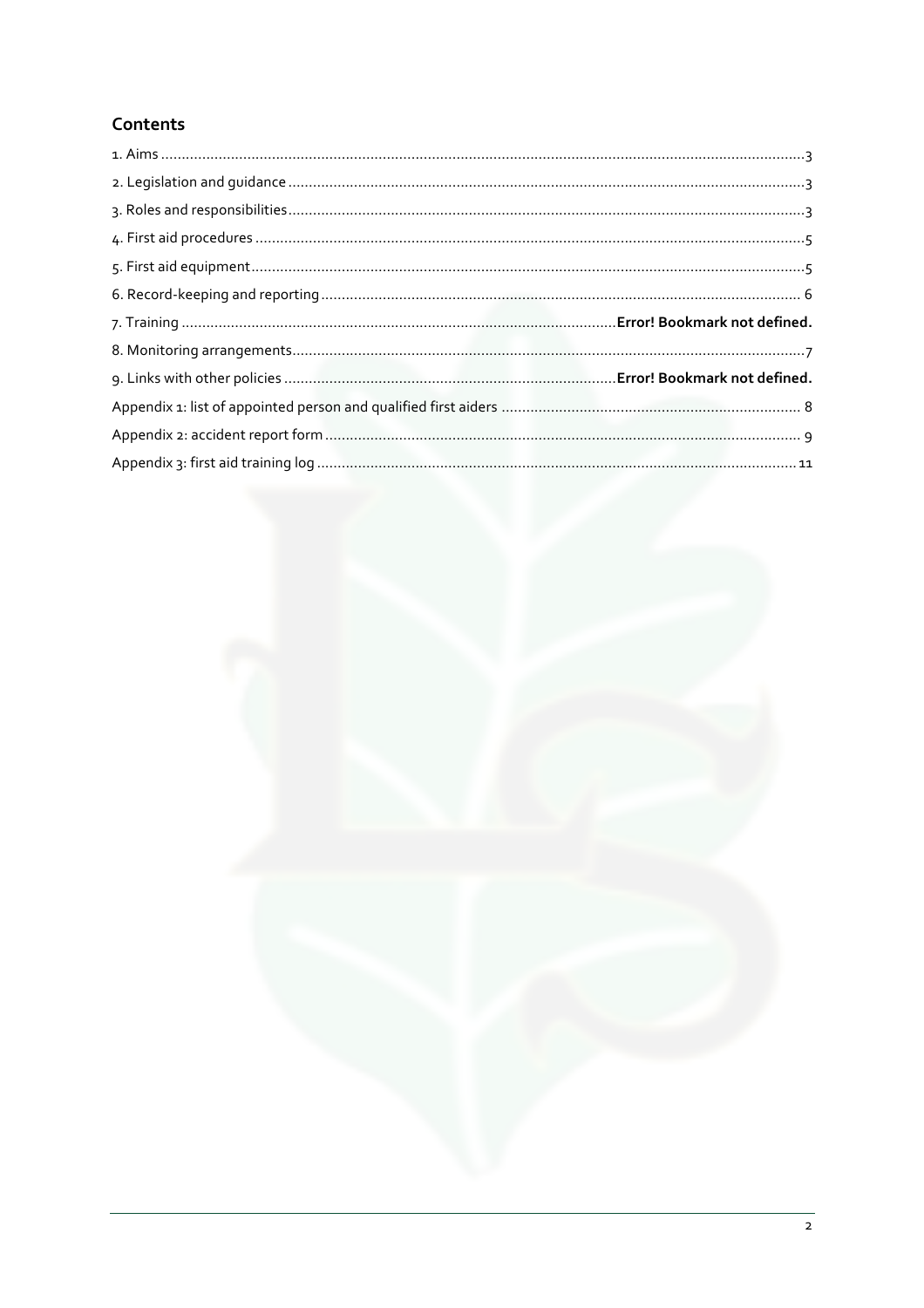#### 1. Aims

*:*

The aims of our first aid policy are to:

- Ensure the health and safety of all staff, pupils and visitors
- Ensure that staff and governors are aware of their responsibilities with regards to health and safety
- Provide a framework for responding to an incident and recording and reporting the outcomes

## 2. Legislation and guidance

This policy is based on advice from the Department for Education on first aid in schools and health and safety in schools, and the following legislation:

- The Health and Safety (First Aid) Regulations 1981, which state that employers must provide adequate and appropriate equipment and facilities to enable first aid to be administered to employees, and qualified first aid personnel
- The Management of Health and Safety at Work Regulations 1992, which require employers to make an assessment of the risks to the health and safety of their employees
- The Management of Health and Safety at Work Regulations 1999, which require employers to carry out risk assessments, make arrangements to implement necessary measures, and arrange for appropriate information and training
- The Reporting of Injuries, Diseases and Dangerous Occurrences Regulations (RIDDOR) 2013, which state that some accidents must be reported to the Health and Safety Executive (HSE), and set out the timeframe for this and how long records of such accidents must be kept
- Social Security (Claims and Payments) Regulations 1979, which set out rules on the retention of accident records

## 3. Roles and responsibilities

## **3.1 Appointed person(s) and first aiders**

The school's appointed person is Bruce Donald other trained first aiders (accurate as of the date on the front of the policy) are Matt Norman, Dave Rowan, Gloria Campbell, Gabriele Bernotaite, Sybil McAllister, Abi Mehmet, Sophie Casey, Innes Weir, Sue Fayers, Michael Davis, David Price, Annie Phipps, Khedija Doukani, Jack Riley, Tess Reedy, Kate Lika. They are responsible for:

- Responsibilities when someone is injured or becomes ill
- Ensuring there is an adequate supply of medical materials in first aid kits, and replenishing the contents of these kits (primarily Bruce Donald)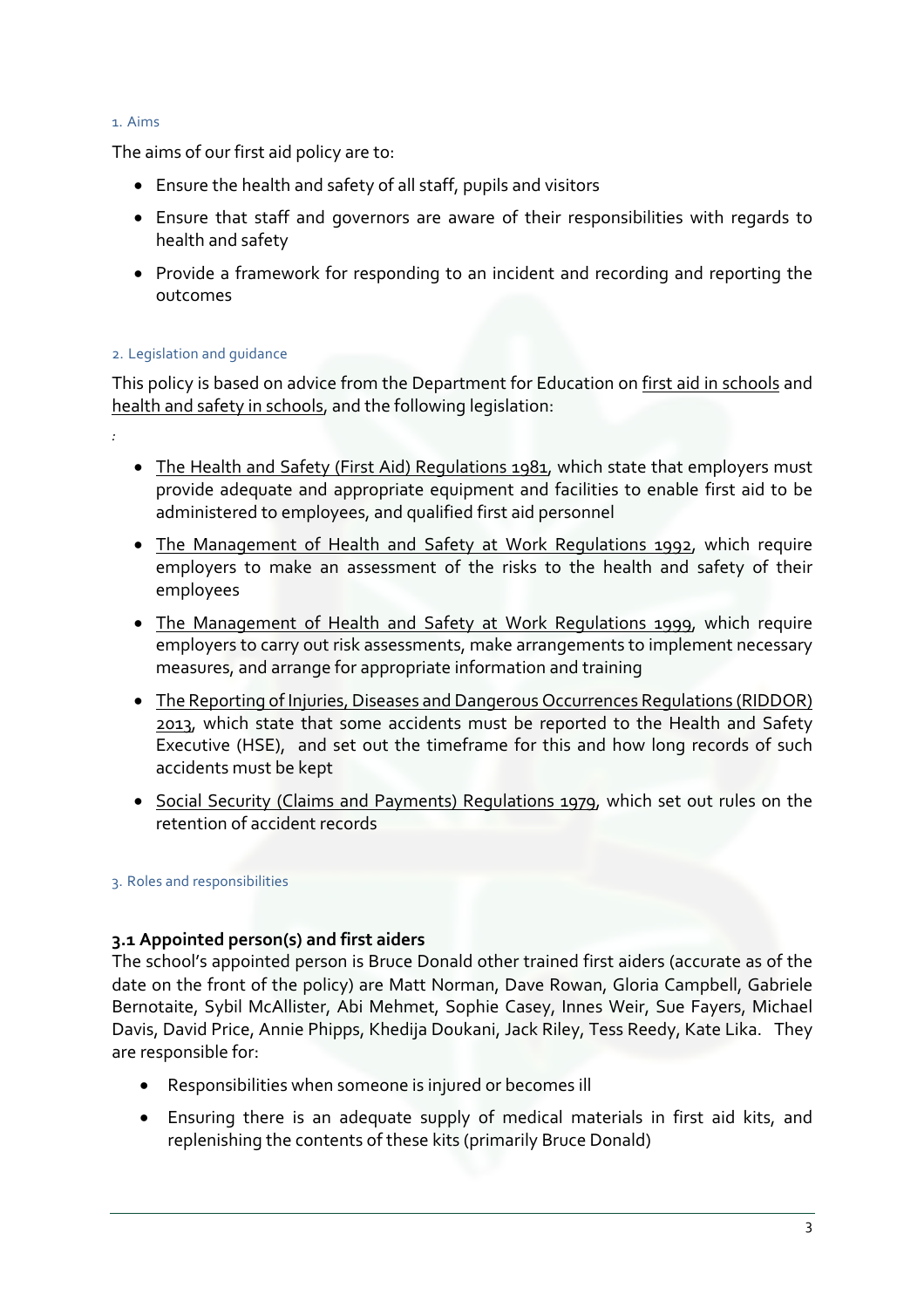• Ensuring that an ambulance or other professional medical help is summoned when appropriate

First aiders are trained and qualified to carry out the role (see section 7) and are responsible for:

- Acting as first responders to any incidents; they will assess the situation where there is an injured or ill person, and provide immediate and appropriate treatment
- Sending pupils home to recover, where necessary
- Filling in an accident report on the same day, or as soon as is reasonably practicable, after an incident (see the template in appendix 2)
- Keeping their contact details up to date

Our school's current first aiders are listed in appendix 1. Their names will also be displayed prominently around the school.

## **3.2 The local authority and governing board**

*Waltham Forest* has ultimate responsibility for health and safety matters in the school, but delegates responsibility for the strategic management of such matters to the school's governing board.

The governing board delegates operational matters and day-to-day tasks to the headteacher and staff members.

## **3.4 The Headteacher**

The headteacher is responsible for the implementation of this policy, including:

- Ensuring that an appropriate number of First Aiders are present in the school at all times
- Ensuring that first aiders have an appropriate qualification, keep training up to date and remain competent to perform their role
- Ensuring all staff are aware of first aid procedures
- Ensuring appropriate risk assessments are completed and appropriate measures are put in place
- Undertaking, or ensuring that managers undertake, risk assessments, as appropriate, and that appropriate measures are put in place
- Ensuring that adequate space is available for catering to the medical needs of pupils
- Reporting specified incidents to the HSE when necessary (see section 6)

## **3.5 Staff**

School staff are responsible for:

- Ensuring they follow first aid procedures
- Ensuring they know who the first aiders in school are
- Informing the head teacher or their manager of any specific health conditions or first aid needs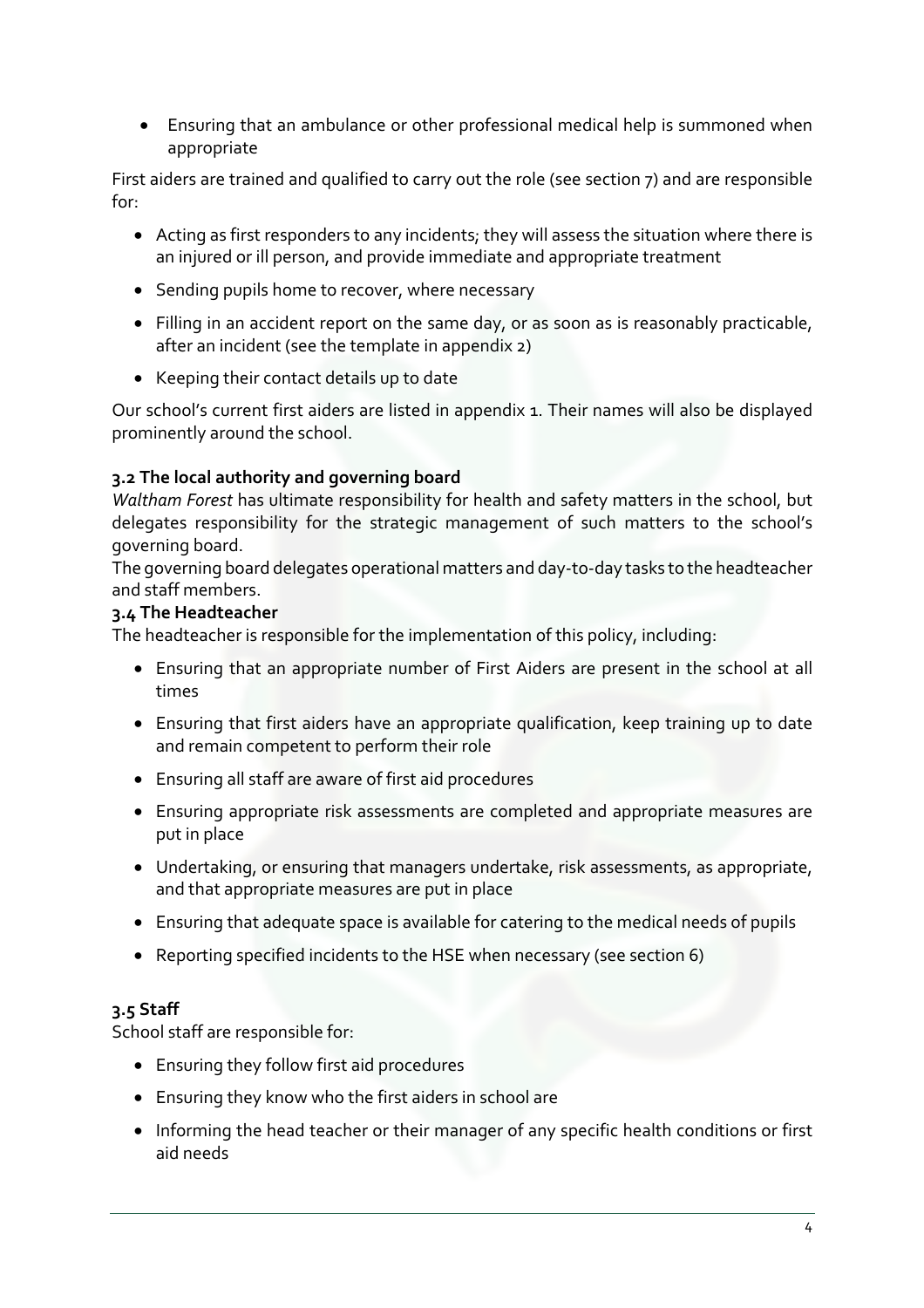#### 4. First aid procedures

#### **4.1 In-school procedures**

In the event of an accident resulting in injury:

- The closest member of staff present will assess the seriousness of the injury and seek the assistance of a qualified first aider, if appropriate, who will provide the required first aid treatment
- The first aider, if called, will assess the injury and decide if further assistance is needed from a colleague or the emergency services. They will remain on scene until help arrives
- The first aider will also decide whether the injured person should be moved or placed in a recovery position
- If the first aider judges that a pupil is too unwell to remain in school, parents will be contacted and asked to collect their child. Upon their arrival, the first aider will recommend next steps to the parents
- If emergency services are called, the main office will contact parents immediately
- The Bruce Donald will complete an accident report form on the same day or as soon as is reasonably practical after an incident resulting in an injury

#### **4.2 Off-site procedures**

When taking pupils off the school premises, staff will ensure they always have the following:

- A contactable mobile phone device
- A portable first aid kit
- Information about the specific medical needs of pupils
- Parents' contact details

Risk assessments will be completed by the member of staff responsible *prior* to any educational visit that necessitates taking pupils off school premises.

#### 5. First aid equipment

A typical first aid kit in our school will include the following:

- A leaflet with general first aid advice
- Regular and large bandages
- Eye pad bandages
- Triangular bandages
- Adhesive tape
- Safety pins
- Disposable gloves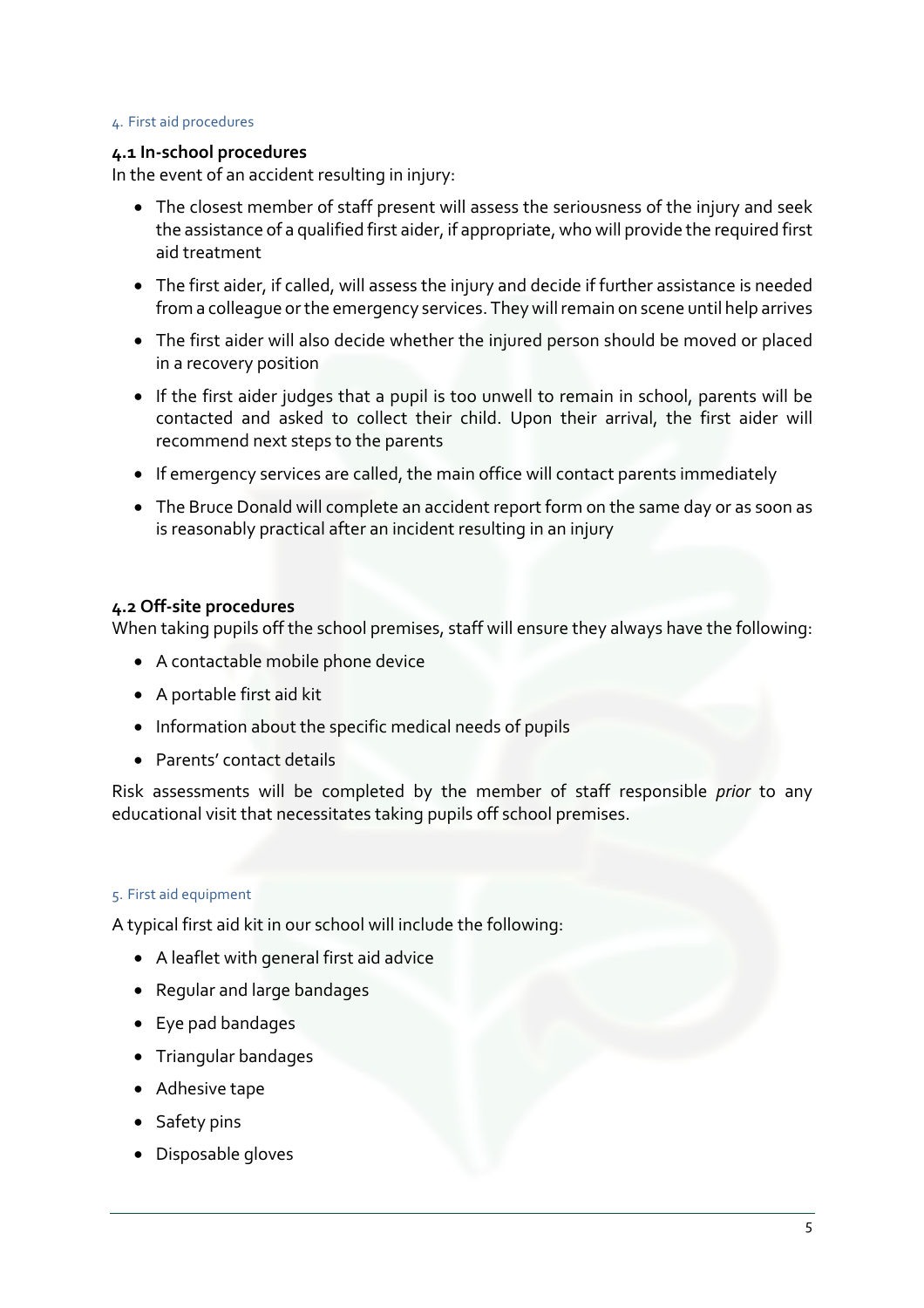- Antiseptic wipes
- Plasters of assorted sizes
- Scissors

*.*

No medication is kept in first aid kits. First aid kits are stored in:

- The medical room
- Reception (at the desk)
- The school hall
- Science Prep. room
- All design and technology classrooms
- The school kitchens
- Staff room
- Art Dept.
- All Design Technology classrooms
- School Cleaners room

## 6. Record-keeping and reporting

## **6.1 First aid and accident record book**

- An accident form will be completed by Bruce Donald on the same day or as soon as possible after an incident resulting in an injury
- As much detail as possible should be supplied when reporting an accident, including all of the information included in the accident form at appendix 2
- Records held in the first aid and accident book will be retained by the school for a minimum of 3 years, in accordance with regulation 25 of the Social Security (Claims and Payments) Regulations 1979, and then securely disposed of.

## **6.2 Reporting to the HSE**

The designated first aid lead will keep a record of any accident which results in a reportable injury, disease, or dangerous occurrence as defined in the RIDDOR 2013 legislation (regulations  $4, 5, 6$  and  $7$ ).

The designated first aid lead will report these to the Health and Safety Executive as soon as is reasonably practicable and in any event within 10 days of the incident.

Reportable injuries, diseases or dangerous occurrences include:

- Death
- Specified injuries, which are: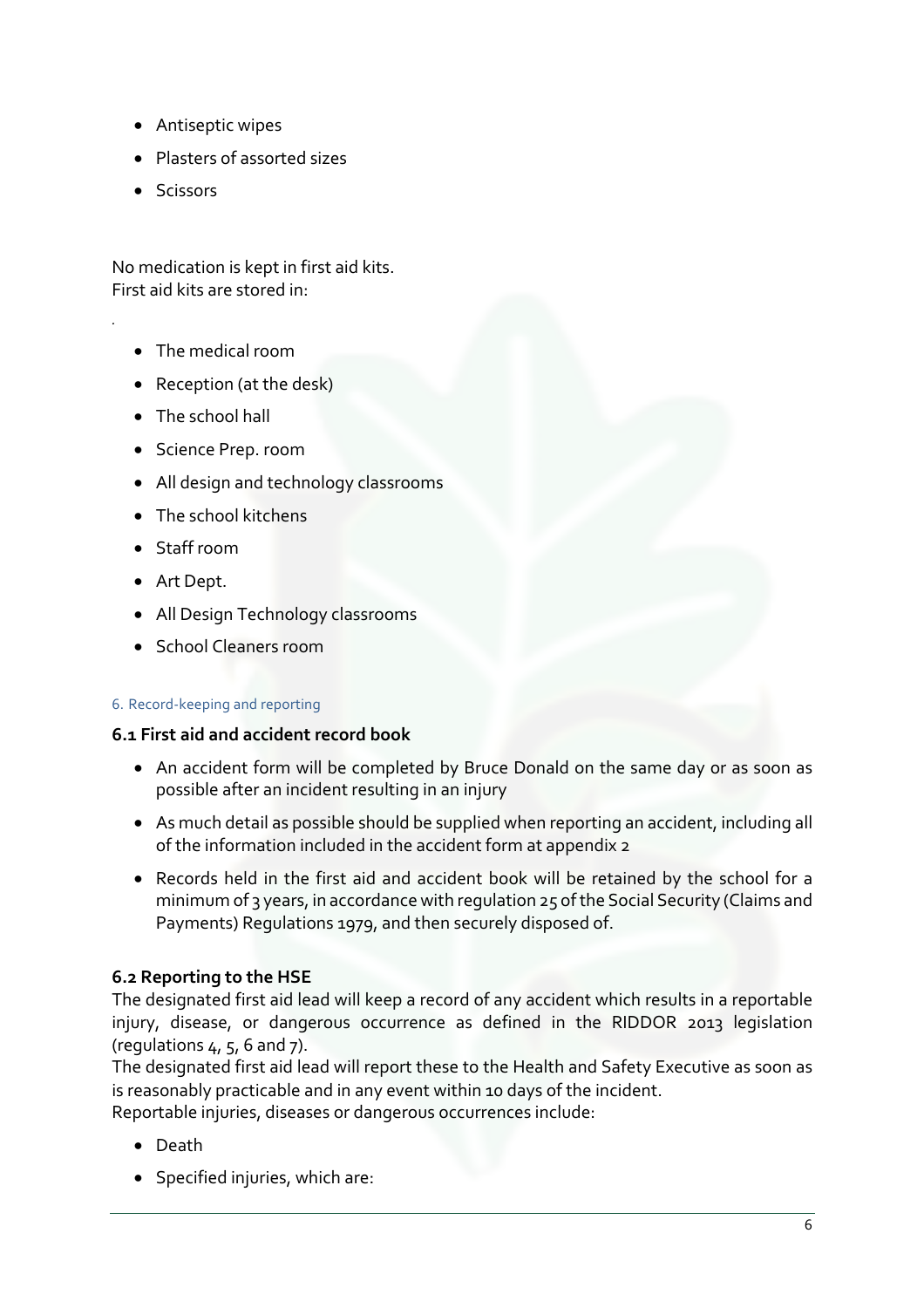- o Fractures, other than to fingers, thumbs and toes
- o Amputations
- o Any injury likely to lead to permanent loss of sight or reduction in sight
- o Any crush injury to the head or torso causing damage to the brain or internal organs
- o Serious burns (including scalding)
- o Any scalping requiring hospital treatment
- o Any loss of consciousness caused by head injury or asphyxia
- o Any other injury arising from working in an enclosed space which leads to hypothermia or heat-induced illness, or requires resuscitation or admittance to hospital for more than 24 hours
- Injuries where an employee is away from work or unable to perform their normal work duties for more than 7 consecutive days (not including the day of the incident)
- Where an accident leads to someone being taken to hospital
- Near-miss events that do not result in an injury, but could have done. Examples of nearmiss events relevant to schools include, but are not limited to:
	- o The collapse or failure of load-bearing parts of lifts and lifting equipment
	- o The accidental release of a biological agent likely to cause severe human illness
	- o The accidental release or escape of any substance that may cause a serious injury or damage to health
	- o An electrical short circuit or overload causing a fire or explosion

Information on how to make a RIDDOR report is available here:

How to make a RIDDOR report, HSE http://www.hse.gov.uk/riddor/report.htm

All school staff are able to undertake first aid training if they would like to.

All first aiders must have completed a training course, and must hold a valid certificate of competence to show this. The school will keep a register of all trained first aiders, what training they have received and when this is valid until (see appendix 3).

Staff are encouraged to renew their first aid training when it is no longer valid.

7. Monitoring arrangements

This policy will be reviewed by the AHT responsible for operations every 2 years. At every review, the policy will be approved by the Headteacher.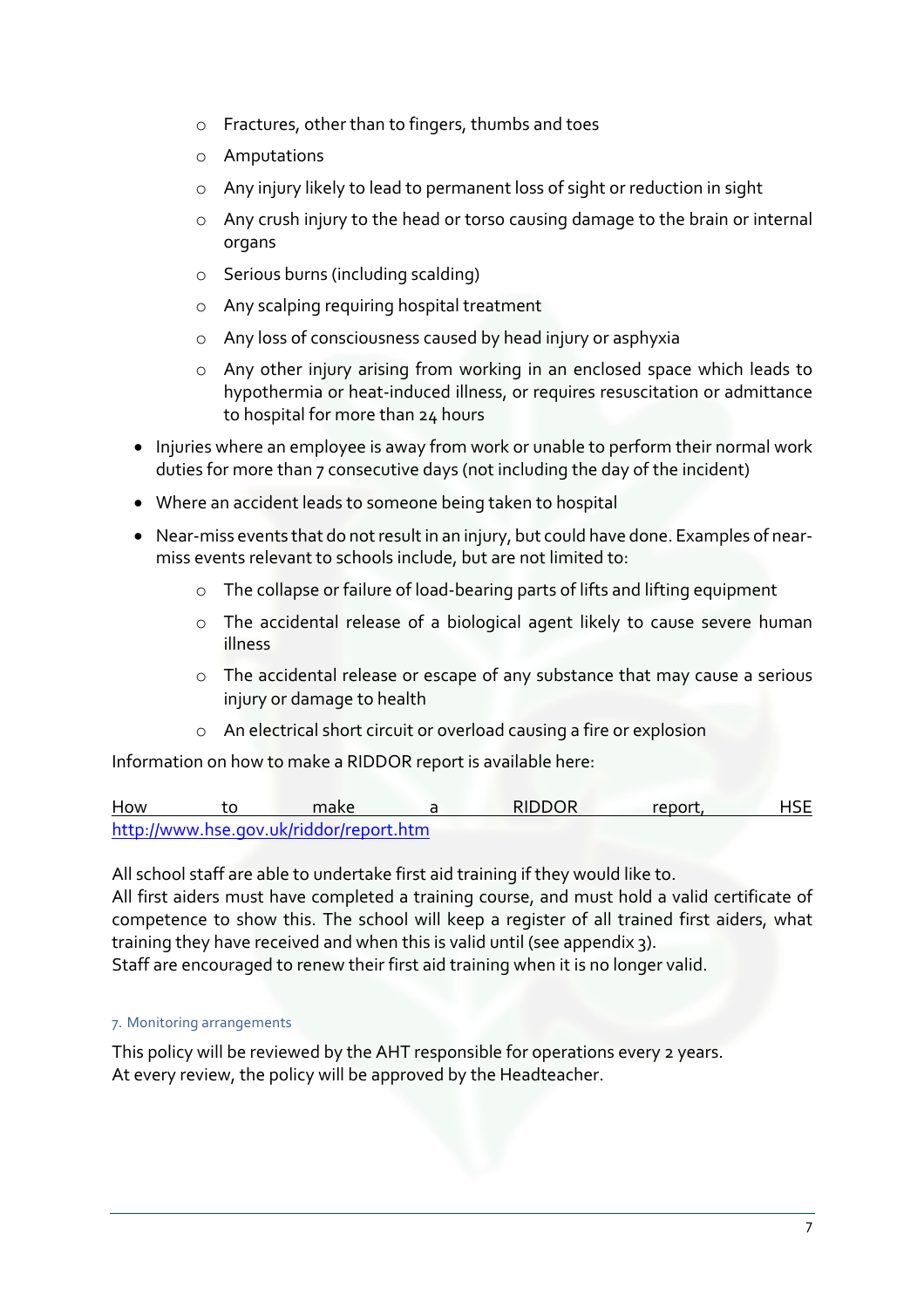**Staff member's name Role Role Role Contact details** Bruce Donald **First Aid Officer** 020 8988 7420 0754 903 2530 0773 078 0572 Matt Norman Site Services Officer 020 8988 7420 Dave Rowan Site Services Officer 020 8988 7420 Gloria Campbell PE Teacher / HOY 020 8988 7420 Khedija Doukani Science Teacher / HOD 020 8988 7420 Michael Davis PE Teacher / HOY 020 8988 7420 Sybil McAllister Midday Assistant 020 8988 7420 Abi Mehmet Receptionist and Receptionist and Reception Receptionist and Reception Reception Reception Reception Reception Reception Reception Reception Reception Reception Reception Reception Reception Reception Reception Sophie Casey Humanities teacher / HOD 020 8988 7420 Innes Weir Safeguarding officer 020 8988 7420 Sue Fayers Technician CO20 8988 7420 David Price ICT Support 020 8988 7420 Annie Phipps Learning Support Unit 020 8988 7420 Jack Riley Maths Teacher / 2ic 020 8988 7420 Tess Reedy **Art Teacher** 020 8988 7420 Kate Lika School Counsellor 020 8988 7420 Gabriele Bernotaite Senior science technician 020 8988 7420

Appendix 1: list of [appointed person(s) for first aid and/or trained first aiders as of March 2020.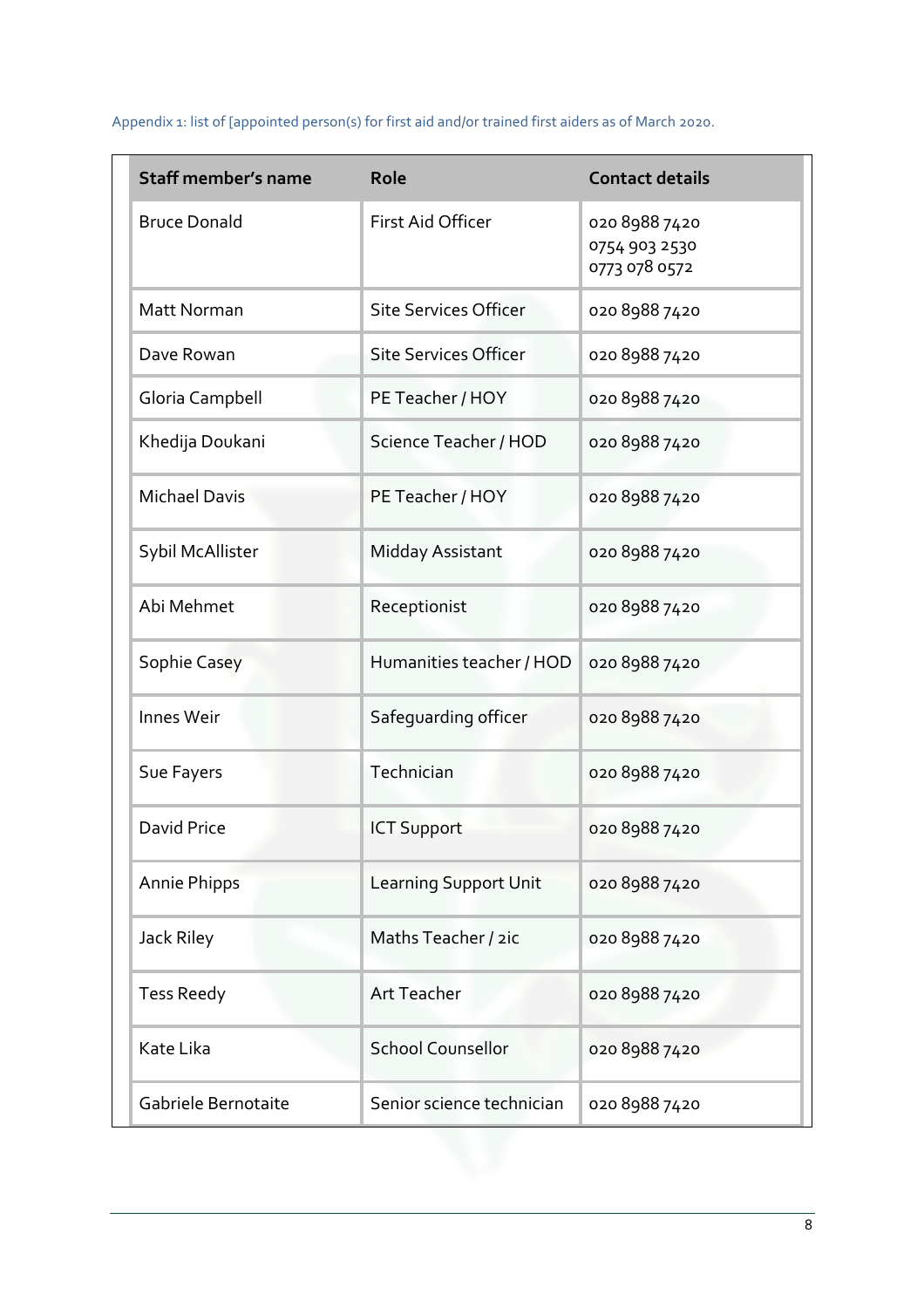## Appendix 2: accident report form

| Name of injured<br>person                                                                                                                                   |                                                                                         | <b>Role/class</b>                 |  |  |
|-------------------------------------------------------------------------------------------------------------------------------------------------------------|-----------------------------------------------------------------------------------------|-----------------------------------|--|--|
| Date and time of<br>incident                                                                                                                                |                                                                                         | Location<br><b>of</b><br>incident |  |  |
| <b>Incident details</b>                                                                                                                                     |                                                                                         |                                   |  |  |
|                                                                                                                                                             | Describe in detail what happened, how it happened and what injuries the person incurred |                                   |  |  |
|                                                                                                                                                             |                                                                                         |                                   |  |  |
| <b>Action taken</b>                                                                                                                                         |                                                                                         |                                   |  |  |
| Describe the steps taken in response to the incident, including any first aid treatment, and what<br>happened to the injured person immediately afterwards. |                                                                                         |                                   |  |  |
| Follow-up action required                                                                                                                                   |                                                                                         |                                   |  |  |
| Outline what steps the school will take to check on the injured person, and what it will do to reduce<br>the risk of the incident happening again           |                                                                                         |                                   |  |  |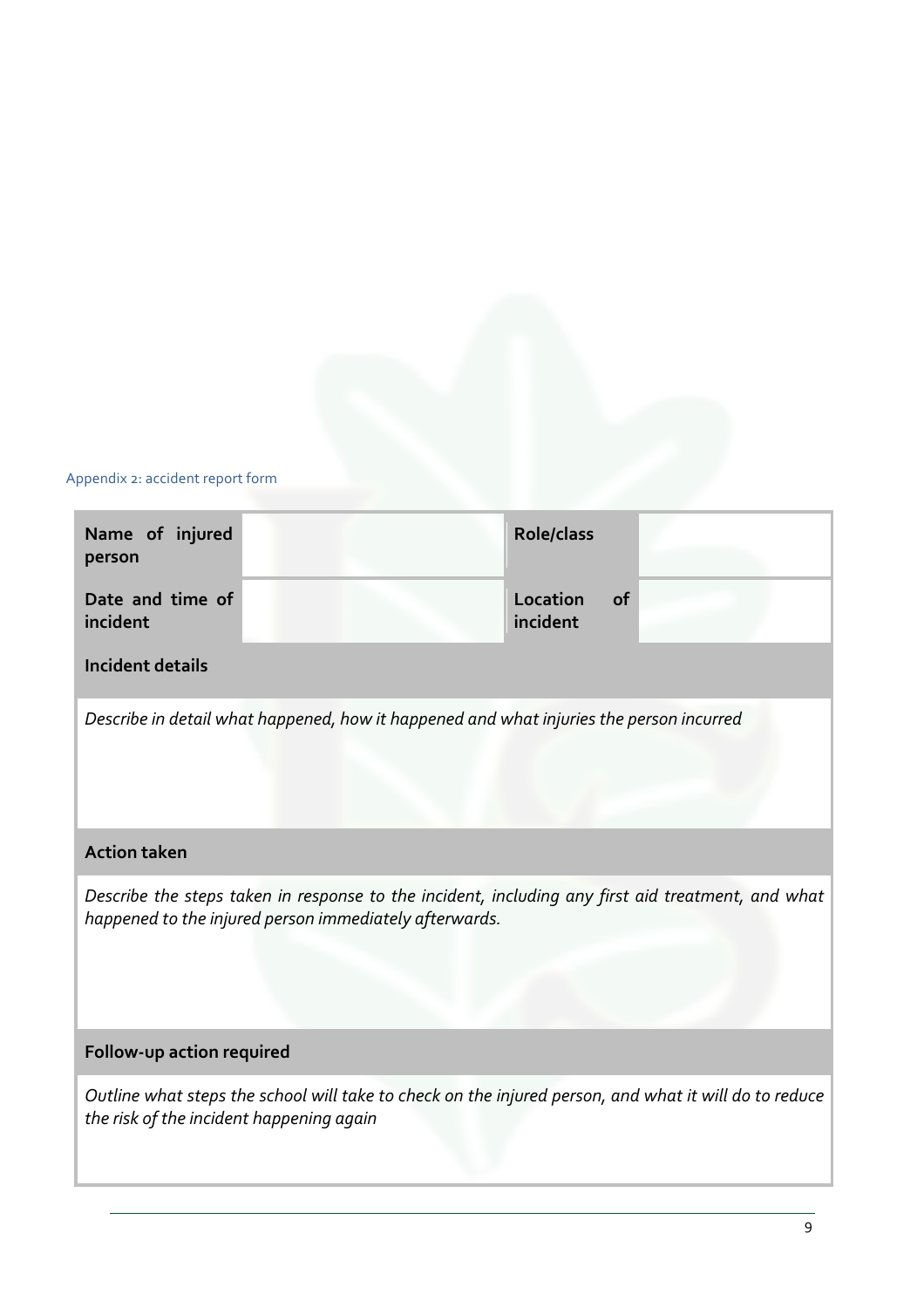| Name of person<br>attending the<br>incident |             |  |
|---------------------------------------------|-------------|--|
| Signature                                   | <b>Date</b> |  |

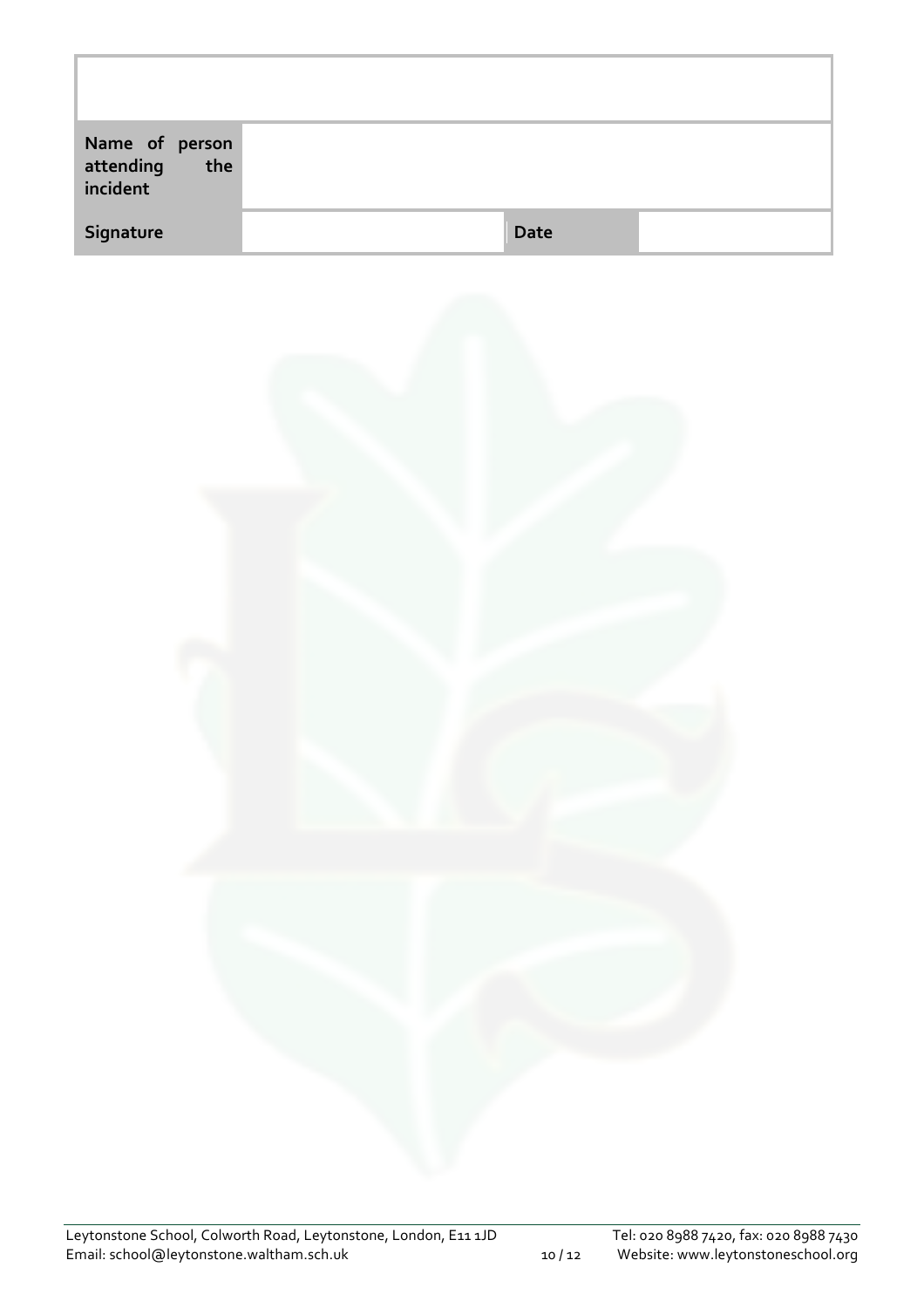| Name/type<br>training           | of Staff who attended (individual<br>staff members or groups)                                                                                                                                                                                                          | Date attended                       | Date for training<br>to be updated<br>(where<br>applicable) |
|---------------------------------|------------------------------------------------------------------------------------------------------------------------------------------------------------------------------------------------------------------------------------------------------------------------|-------------------------------------|-------------------------------------------------------------|
| Emergency First Aid at<br>work. | Matt Norman, Dave Rowan,<br>Gloria Campbell, Gabriele<br>Bernotaite, Sue Fayers, Michael<br>Davis, David Price, Annie<br>Phipps, Khedija Doukani, Jack<br>Riley, Tess Reedy, Kate Lika,<br>Sybil McAllister, Abi Mehmet,<br>Sophie Casey, Innes Weir, Bruce<br>Donald. | $23^{\text{rd}}$ January 2019       | 23rd January 2022                                           |
| Paediatric first aid            | <b>Bruce Donald</b>                                                                                                                                                                                                                                                    | $25^{th}$ May 2017                  | $25^{th}$ May 2020                                          |
| <b>Sports First Aid</b>         | <b>Bruce Donald</b>                                                                                                                                                                                                                                                    | $7^{\text{th}}$<br>November<br>2017 | $7th$ November<br>2020                                      |